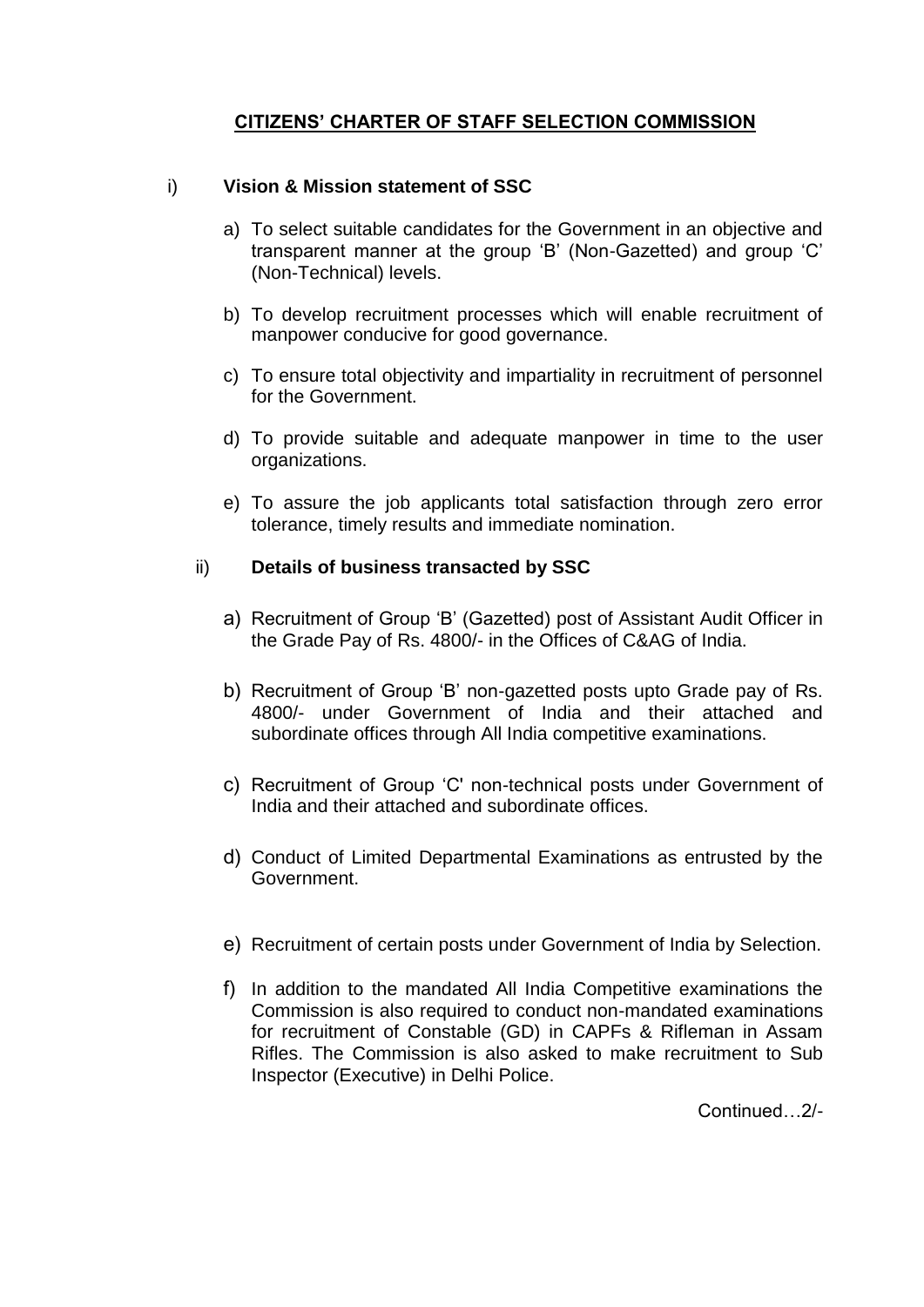g) To process results of examinations conducted by SSC and also to declare results in a time bound manner.

## **iii) Details of 'Citizens' or 'Clients'**

All the candidates appearing for examinations conducted by Staff Selection Commission and users Departments are clients**.** A total of 17790619 candidates applied for the nine All India Open Examinations advertised during 2014-15. The number of candidates applied for various Selection Posts was 263316 and the number of applicants for Departmental Examination during the year 2014-15 was 658.

### **iv) Statement of services including standards, quality, time frame etc. provided to each Citizen / Client group separately and how / where to get the services**

In order to make the examination system more user / clients friendly, the Commission periodically reviews the same and introduces reforms. Some of the following initiatives taken by the Commission in this regards:

- a) Introduction of On-Line application System.
- b) Introduction of On-Line collection of vacancies from users Departments.
- c) Introduction of On-Line Data verification system. This has resulted in error-free data besides affording an opportunity to the candidates to have a second look at the details filled in by them and correct the inadvertent mistakes, if any, committed by them at the time of filling up the form.
- d) Introduction of On-Line RTI Portal. This has resulted in more efficient handling of RTI applications besides reducing paper work and considerable saving of time.

#### **v) Details of Grievance Redressal Mechanism and how to access it**

Government has introduced a programme on disposal of online public grievances under Centralized Public Grievance Redress and Monitoring System (CPGRAMS) through CPGRAMS. The public grievances in the form of petitions / representations received from the Candidates / General Public under CPGRAMS through DOPT are being redressed online in a time-bound manner by the concerned officers of the Commission. This has resulted in quick disposal of grievances and effective monitoring.

Continued....3/-